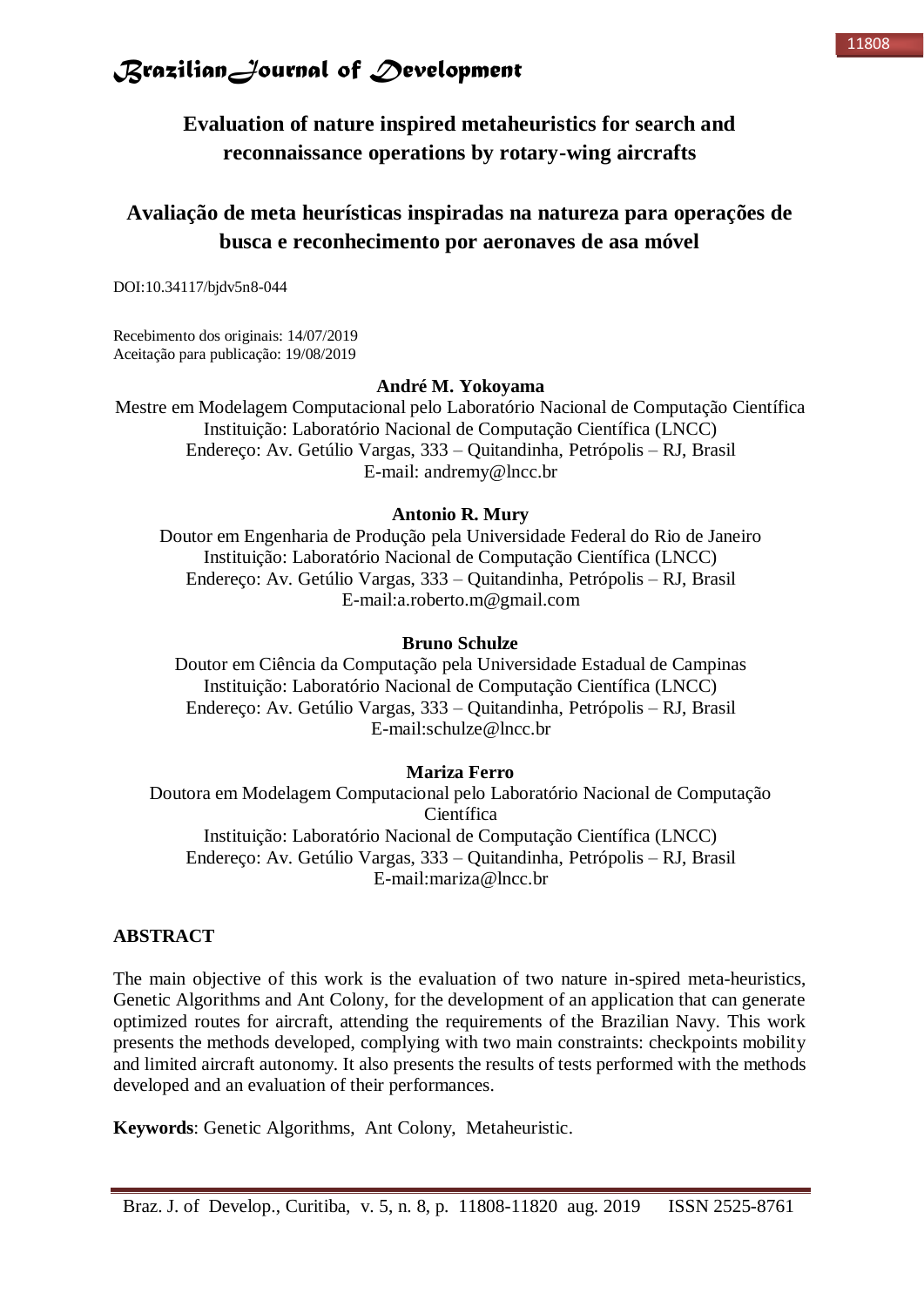#### **RESUMO**

O objetivo principal deste trabalho é a avaliação de duas meta-heurísticas espinhais da natureza, Algoritmos Genéticos e Colônia de Formigas, para o desenvolvimento de uma aplicação que possa gerar rotas otimizadas para aeronaves, atendendo às exigências da Marinha do Brasil. Este trabalho apresenta os métodos desenvolvidos, obedecendo a duas restrições principais: a mobilidade dos pontos de checagem e a autonomia limitada das aeronaves. Apresenta também os resultados dos testes realizados com os métodos desenvolvidos e uma avaliação de seus desempenhos.

**Palavras-chave**: Algoritmos Genéticos, Colônia de Formigas, Metaheurística

#### **1. INTRODUCTION**

In Brazil the sum of the areas of the Exclusive Economic Zone and Continental Shelf is nearly 4.5 million square kilometers. This territory contains our reserves of oil and natural gas and all the mineral wealth of the subsoil [Wiesebron 2013]. However, to exercise its rights, Brazil must be able to exercise its maritime power. This work deals with the problem of determining the best way to perform reconnaissance operations carried out by naval force operating in a maritime area. The reconnaissance operations consist in the search of useful information in a given area in order to guide the use of military means. These operations are carried out by reconnaissance and attack helicopters carried on board Navy vessels. The goal is to determine the best route that this rotary-wing aircraft will do, in order to be able to identify the largest number of targets in a given area.

This problem is similar to the Traveling Salesman Problem (TSP), but has significant differences from the classical model, as both the point of origin and the destination points are mobile. Also, the "salesman" (in this case the helicopter) has a limit of distance to travel and the points to be visited (the targets) can have different priority values.

#### 1.1. RELATED WORKS

The use of meta-heuristics inspired by nature, in particular Genetic Algorithms (GA) and Ant Colony Optimization (ACO), to solve NP-hard problems, like the TSP, have shown good results [Yang et al. 2008, Chatterjee et al. 1996]. For this reason, we chose to evaluate the use of these two meta-heuristics, GA and ACO, since the problem we are dealing with is similar to the TSP. After an extensive review of the literature were found works that make adaptations of these methods for the TSP problem, like [Li et al. 2008] for ACO and [Hassan et al. 2013] for AG. However, no studies were found that adapt these methods to the problem addressed in this work.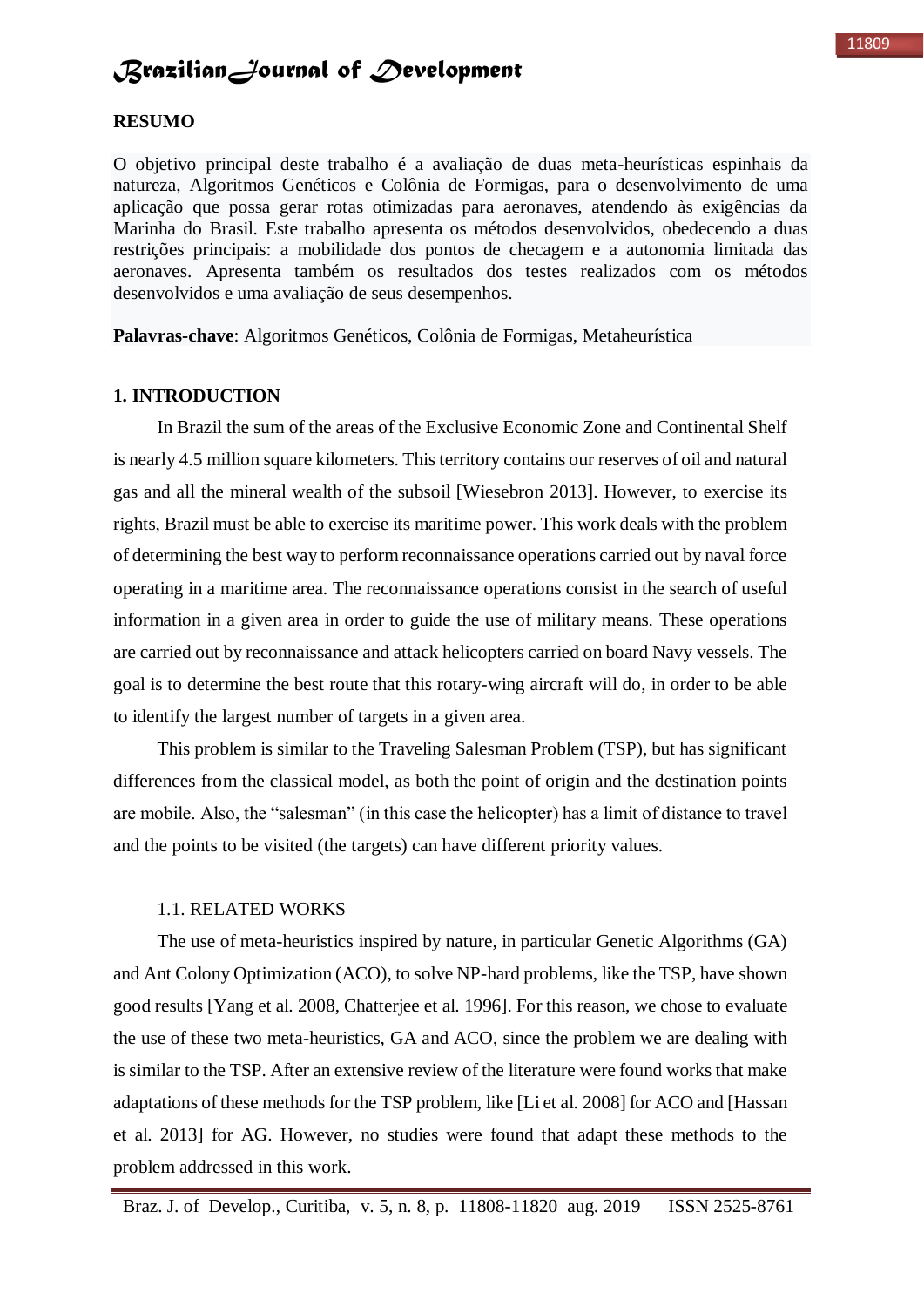Based on the problem described, we developed some methods based on GA and ACO to solve the problem of air reconnaissance of targets. This work proposes the evaluation of these metaheuristics to determine the feasibility of its use to solve the problem addressed, given the constraints for the problem. The methods developed, its evaluation and results obtained are presented in Sections 3 and 4.

#### **2. METHODOLOGY AND PROPOSAL**

This section presents the methodology applied in the experiments, the proposed functions for each method and the description of the experiments. The methodology adopted in this work is divided into two main steps: The first step focuses on the development of methods based in the GA and ACO for the solution of the proposed problem, taking into account only targets mobility. The second step adapts the application created in step 1 to include a new restriction: the aircraft autonomy limit. This requires the inclusion of a new objective to the problem, the maximization of the number of identified targets, since, given the limited range of the aircraft, it may not be possible to identify all the targets.

For each step is proposed a set of tests which have characteristics in common and also specific parameters, both for GA and ACO. Common for all we have that for each test will be used two different datasets that we named 'C1' and 'C2'. These datasets are randomly generated, but following certain constraints to make them as close to a real-life scenario as possible. They include setting the targets at distances greater than 15 nautical miles from the mother ship, which is the average distance where the targets could be visually identified by mother ship itself, and with a maximum possible speed of 32 knots, equivalent to the average attack speed of military ships which is 60% than the cruise speed of commercial vessels. The coordinate system used was the Cartesian plane but the application can use the spherical or geographical coordinate if needed. The number of targets for each dataset was defined as 20.

The specific ones for GA and ACO are: based on the literature and the initial tests with the classical TSP, it was concluded that a population size for GA of 100 individuals would be the ideal for a series of 20 targets. For ACO it was defined to be equal to the number of targets in the datasets (20). Regarding the Number of individuals to be preserved or elitism for GA, we choose to use elitism to preserve the best individual of the newly generated population and to preserve the two best individuals in each generation. For GA,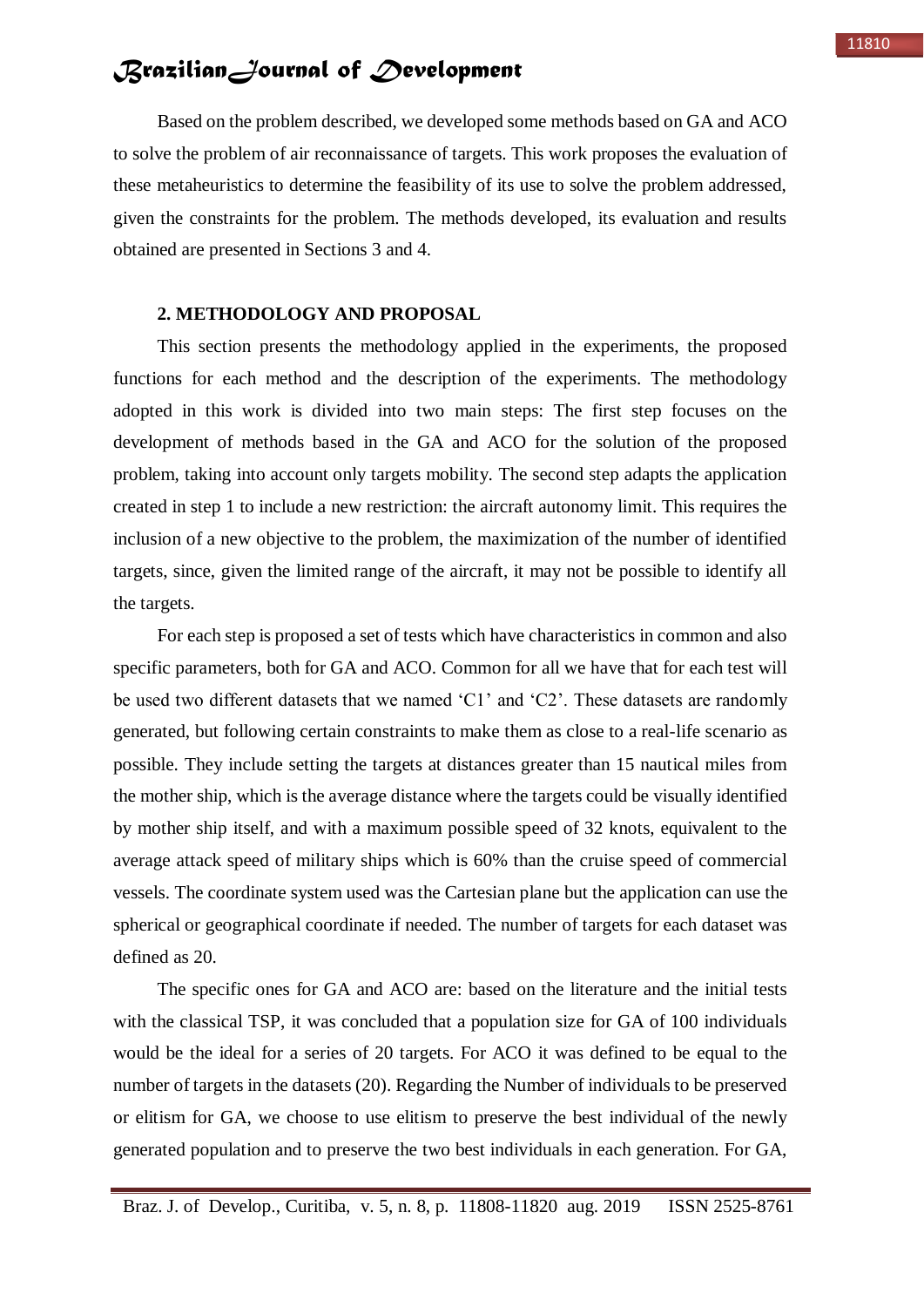the crossover probability = 80% and Mutation probability = 1%. Maximum number of generations: for GA it was evaluated the evolution curve [Yokoyama 2016] of the quality of the solutions in relation to the number of generations and it was observed any improvement in the results (in 99% cases) beyond 1000 generations. For  $ACO = 200$ .

#### **3. PROPOSED METHODS AND RESULTS - STEP 1**

This first step is focused on the development of methods based on the ACO and GA meta-heuristics. The functions for each method were developed based on the classical functions. But, to attempt the requirements of the problem addressed in this work, we propose our own methods. We are presenting the more important functions implemented, because of the limitations of space. The complete set of functions are in [Yokoyama 2016].

In this step is considered only the mobility of points (targets) to be identified. For the classic TSP the distances between points to be visited is previously known or is calculated in application startup. These distances are stored in a matrix of distances. However, due to the fact that in the problem addressed the targets are moving, the distance matrix cannot be determined at the beginning of applications. The distance between each target varies according to their order on the route as well as the order of the preceding targets. The proposed methods and results obtained, applied on the two datasets C1 and C2, are presented next.

#### 3.1 FUNCTIONS PROPOSED FOR THE ANT COLONY OPTIMIZATION

The Exploration Function is responsible for building the route of each ant. In our proposal, the assembly of the route is always initiated by the target 0 (the mother ship). The selection of the next steps is performed by a simple roulette method where the probability of a target to be selected is directly proportional to the amount of pheromone in the edge between the current target and the candidate target and inversely proportional to the distance between them:

$$
P_j = \begin{cases} \frac{\tau_{ij}^{\alpha} \delta_{ij}^{\beta}}{\sum_{k \in N} \tau_{ik}^{\alpha} \delta_{ik}^{\beta}} & \text{if } j \in \mathbb{N} \\ 0 & \text{if } j \notin \mathbb{N} \end{cases}
$$
 (1)

where  $i$  is the current and  $j$  the candidate target;  $\dot{v}$  is the amount of pheromone between  $i$ and j;  $\delta$ ij =1/Dij and Dij the distance between i and j; N is the set of all targets that have not been selected yet;  $\alpha$  and  $\beta$  are weights defining the importance given to each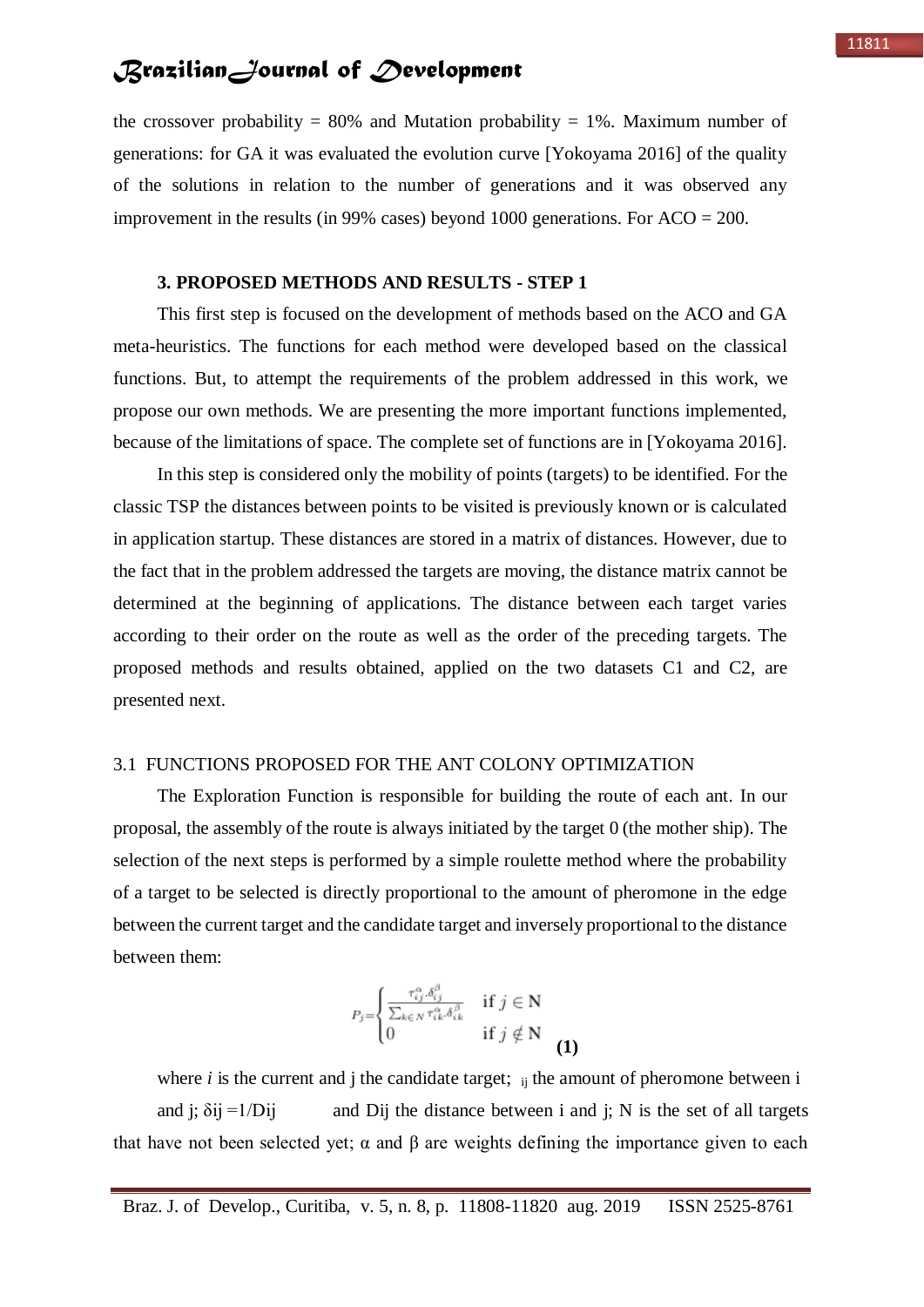parcel. This function is also responsible for invoking our Pheromone Deposit Function and the Pheromone Evaporation Function functions [Yokoyama 2016]. For Tracks Initialization

Function, all edges are started with the same amount of pheromone ( $\tau$  ij = 0.1). Tests performed at this step using this functions are called ACO.

#### **Functions Proposed for the Optimization Based on Genetic Algorithm**

We implemented two functions for Individuals Generation to generate the initial population. The first, Individuals Generation with equal probability of selection of tar-gets, generates a random permutation of available targets, without any bias. It is always initiated by the target 0 (the mother ship). Tests performed at this step that used this func-tion are called GA. The second is the Individuals generation with a probability of choice of target proportional to the distance. The creation of the chromosome is always initiated by the target 0. The selection of the next alleles is performed by a simple roulette method, where the probability of a target to be chosen is inversely proportional to the distance between the current target and the candidate target given by the Equation 2.

$$
P_j = \begin{cases} \frac{\delta_{ij}^2}{\sum_{k \in N} \delta_{ik}^2} & \text{if } j \in \mathbb{N} \\ 0 & \text{if } j \notin \mathbb{N} \end{cases}
$$
 (2)

where i is the current and j the candidate target;  $\mu$  is the amount of pheromone between i and j;  $\delta$ ij =1/Dij and Dij the distance between i and j; N is the set of all targets that have not been selected yet. The tests performed using this function were called GA-2.

The Mutation function implemented for this stage randomly selects any two different alleles of the individual's chromosome with the exception of the first allele of the sequence, and swaps their respective positions.

The fitness function evaluates the fitness of each individual of the population. For this step the fitness is given by a simple equation (Equation 3), since this step focus only on the impact of the mobility of the targets.

 $f_i = d_{min} + d_{max}d_i$  (3)

where  $d_{min}$  is the shortest distance observed in the assessed population,  $d_{max}$  a greater distance observed and d<sup>i</sup> the distance of the i-th individual.

Functions for Crossover and some other functions not presented here are detailed in [Yokoyama 2016]

Braz. J. of Develop., Curitiba, v. 5, n. 8, p. 11808-11820 aug. 2019 ISSN 2525-8761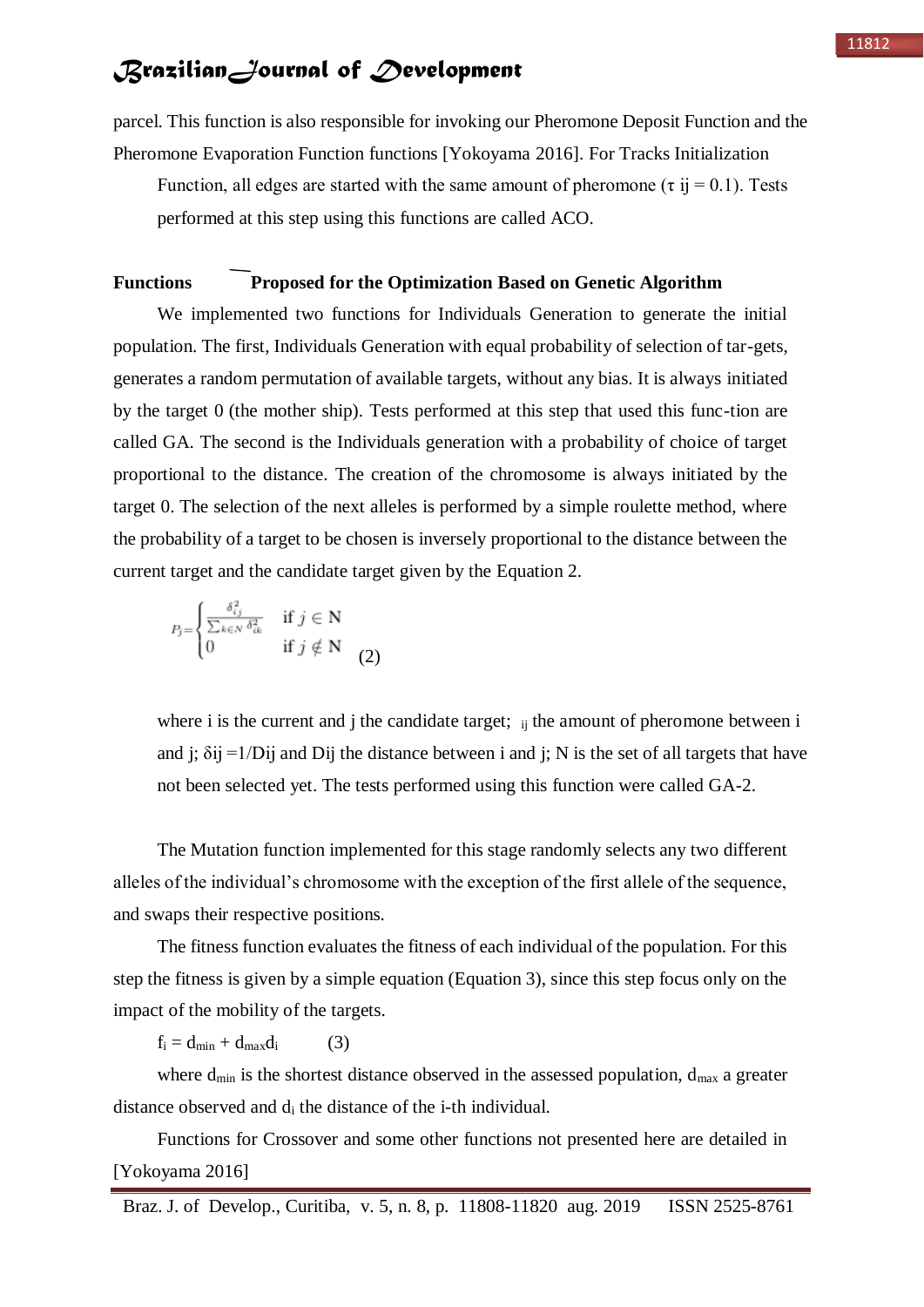**Results for datasets C1 and C2:** In Table 1 are related to the lowest and highest error obtained by each method (GA, GA-2 and ACO), the average error obtained in the tests and the percentage of results above the tolerance of 20% of error, for datasets C1 and C2. The best values are shown in bold.

|                  |       | C1    |       |       | C2    |         |
|------------------|-------|-------|-------|-------|-------|---------|
|                  | GА    | GA-2  | ACO   | GА    | GA-2  | ACO     |
| Lower error (%)  |       | 3.07  | 0.61  | 0     |       | 1.54    |
| Average (%)      | 12.77 | 5.49  | 17.01 | 15.45 | 10.80 | 10.75   |
| Higher error (%) | 49.85 | 28.90 | 31.41 | 55.19 | 31.74 | 22.59   |
| Errors above     |       |       |       |       |       |         |
| 20%              | 25.4  | 0.01  | 25.8  | 29.7  | 9.2   | 0.6     |
| Average runtime  | 18sec | 18sec | 1 sec | 18sec | 18sec | $1$ sec |

Table 1. Results for datasets C1 and C2

Looking at Figure 1 and first columns of Table 1 we can observe the results for dataset C1. Errors for GA-2 are mainly concentrated in the band of 4% (more than 60% of occurrences). Although for GA the concentration peaks were similar as in GA-2, the concentration was much lower, and the results were much more spread over the observed error bands. For ACO the results were distributed between 10% to 21% ranges.



Figure 1. The combined histograms of the results for the datasets C1 - Step 1.

In the final columns of Table 1 are presented results for data set  $C2<sup>1</sup>$ . For the three methods, the higher concentration of results is between the error bands of 2% and 20%. For ACO, the main concentration points are in 10 and 6% of error bands. For GA-2, the highest concentration of results is in the bands of 2, 5, 6 and 10%. These results are distributed over a much longer interval than in ACO, ranging from 0% to 31%, implying in a lower quality of results than ACO. GA obtained the worst overall quality of results, which are spread over a much longer interval than for other methods (up to range of 55%).

For both datasets, although execution times for GA and GA-2 were considerably longer (about 18 seconds) than for ACO (one second), the times for the three methods were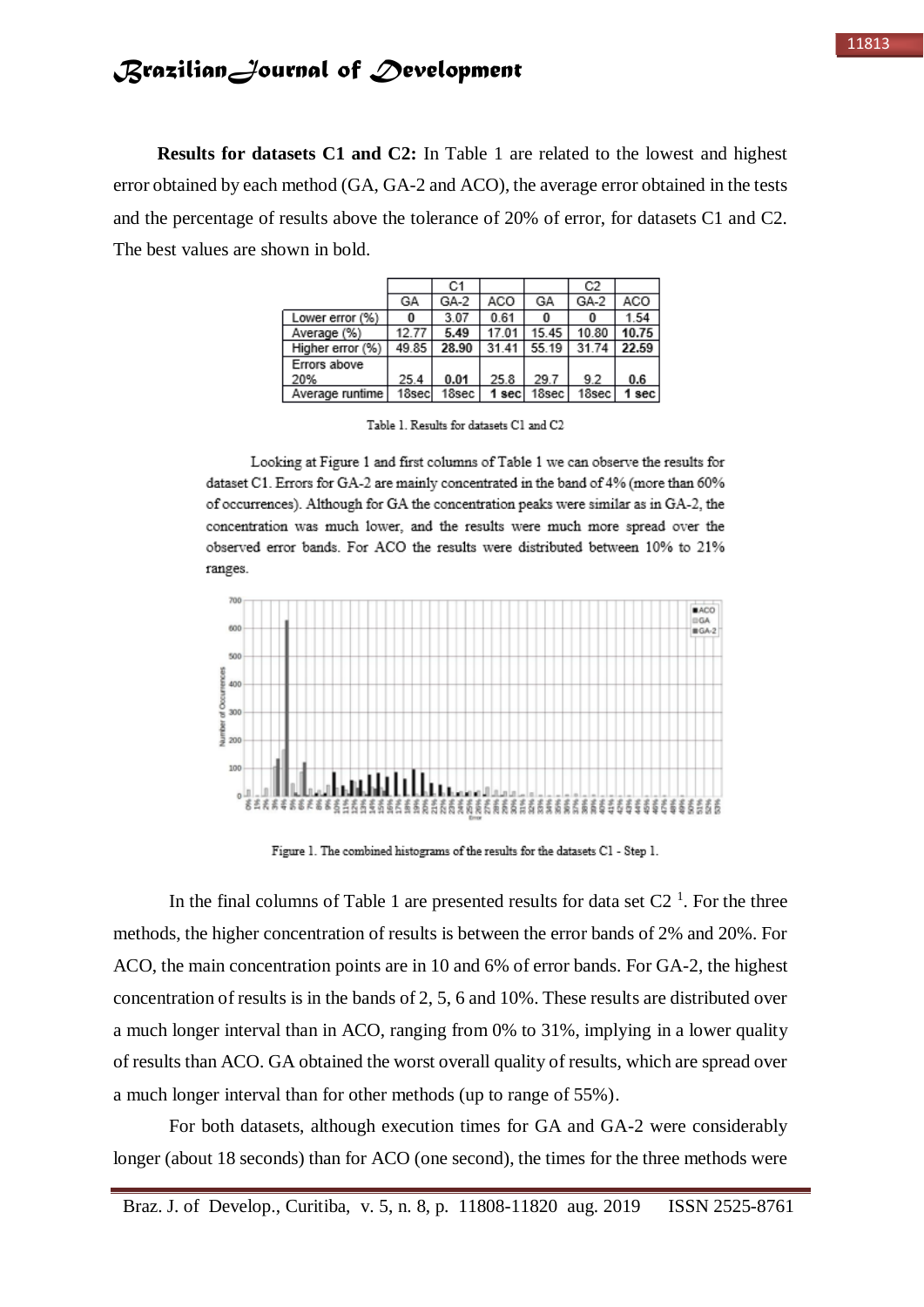considered very good. These times allow, for example, multiple executions of the methods during the briefing of the mission, or even run the application during the flight of the aircraft, if it were necessary to draw up a new route. These results point to the feasibility of the methods proposed and implemented in this step.

#### **4. PROPOSED METHODS AND RESULTS - STEP 2**

This step includes the restriction for the autonomy limit of the aircraft. This new restric-tion implies that not all designated targets can be identified without the aircraft having to return to the mother-ship for refueling. Thus, the inclusion of a new goal it is necessary: maximizing the number of targets identified on the basis of autonomy limit, because only minimizing the route does not produce acceptable solutions. Since there is no need to identify all targets, the smallest route would be the one with only the target with shortest total distance, relative to the mother-ship. Following we present the adaptations made in the functions used in Step 1. The complete set of functions adapted and implemented are available at [Yokoyama 2016]. These adaptations include modifications of functions previously used and the inclusion of new functions to meet the new restrictions.

#### **New functions Proposed for the Ant Colony Optimization**

The Pheromone Deposit Function was adapted and the amount of pheromone is inversely proportional to the length of each edge (i; j) given by Equation 4:

X is a constant and  $d_{ij}$  is the distance of the edge (i; j) traversed by the ant k.

$$
\Delta \tau_{ij}^k = \begin{cases} \frac{C}{d_{ij}} & \text{if the edge}(i, j) \text{ is part of the ant } k \text{'s route} \\ 0 & \text{otherwise} \end{cases}
$$
 (4)

We proposed two versions of the Exploration Function. For both the route con-struction is done in a similar way to that seen in step 1 and using the same Equation 1. In the first version, after selecting each target (except for the mother-ship), the total distance of the route is evaluated. If this distance is greater than the maximum autonomy limit of the aircraft, the newly selected target is discarded, with only the previously selected targets remaining, and the route construction process is completed. If the distance is less than the autonomy limit, the route construction process continues until the limit distance is exceeded, or all targets are selected. The total distance of the route is considered the distance to the last selected target plus the return distance to the mother ship. During the construction of the route, the pheromone

Braz. J. of Develop., Curitiba, v. 5, n. 8, p. 11808-11820 aug. 2019 ISSN 2525-8761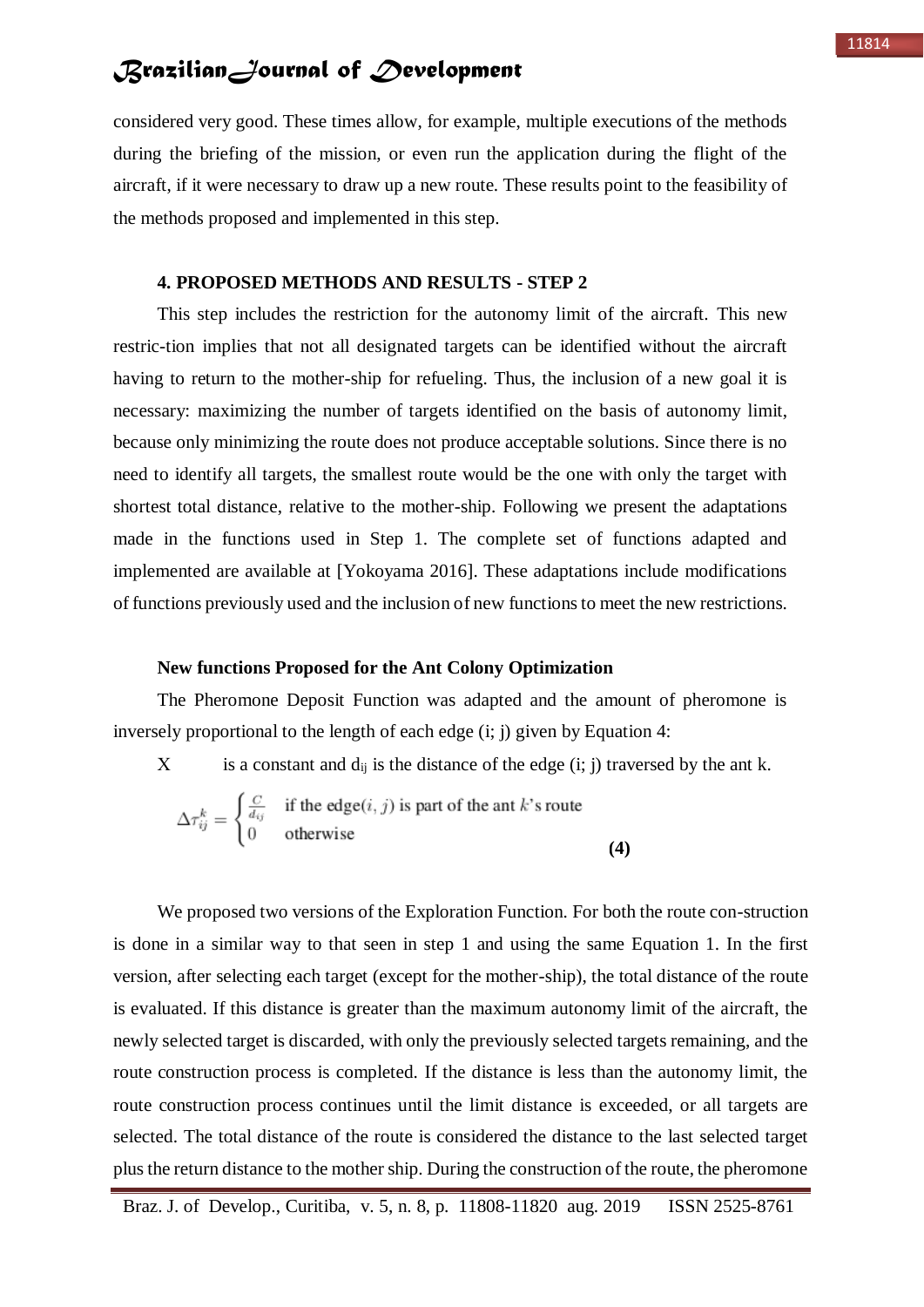deposit is also carried out at the edge between the previously selected target and the newly selected target by means of the Pheromone Deposition Function. At the end of route construction, if it has at least one valid target (other than 0), it is stored until the total number of routes defined for each iteration. This number is equal to the number of targets in the dataset. Then the evaluation function is applied to the generated route set. After the evaluation of the routes the Pheromone Evap-oration Function is applied on all the edges. This process is repeated at each iteration. The tests with this version of the Exploration Function are called ACO.

In the second version of the Exploration Function, the check is not performed if the route is still valid after insertion of each new target, as in the first version. As in step 1, new targets are added to the route until all targets in the data set have been added. After the route has been built, with all the available targets, the evaluation process begins. This is an iterative process where the first iteration consists of evaluating the total distance of the route with all steps. For each new iteration, the step number is decreased by 1, ignoring the steps at the end of the route. This process continues until the only remaining target is "0". At each iteration, if the total distance of the route to the last evaluated target exceeds the autonomy limit of the aircraft, this route target is replaced by "0". However, if the total distance is less than or equal to the autonomy, the pheromone deposition function is applied over the edges to the last target evaluated in the iteration. In this way, the invalid portion of the route is deleted and the valid part is enforced. At the end of this process the route is stored and the process of creating a new route is started. This process is repeated until the number of routes stored is equal to the total number of targets as in the first version quoted above. Pheromone Evaluation and Evaporation Functions are then applied. This process is repeated at each iteration until it reaches the maximum number of iterations. Tests with this version of the Exploration Function are called ACO-2.

For the Evaluation Function, unlike step 1, the evaluation is made based on route distance and the number of enlightened targets in the route. So, that the greater the number of targets the better route, given by Equation 5.

$$
f_i = ((ls_{min} + ls_{max}) - ls_i) * \left(\frac{s_i}{S}\right)
$$
\n
$$
(5)
$$

Where  $ls_i$  is the average step-distance of the i-th route defined by  $ls_i = l_i / s_i$ ;  $ls_{min}$  is the lowest value of  $ls_i$  and  $ls_{max}$  is the largest value of  $ls_i$  in the evaluated route set;  $l_i$  is the total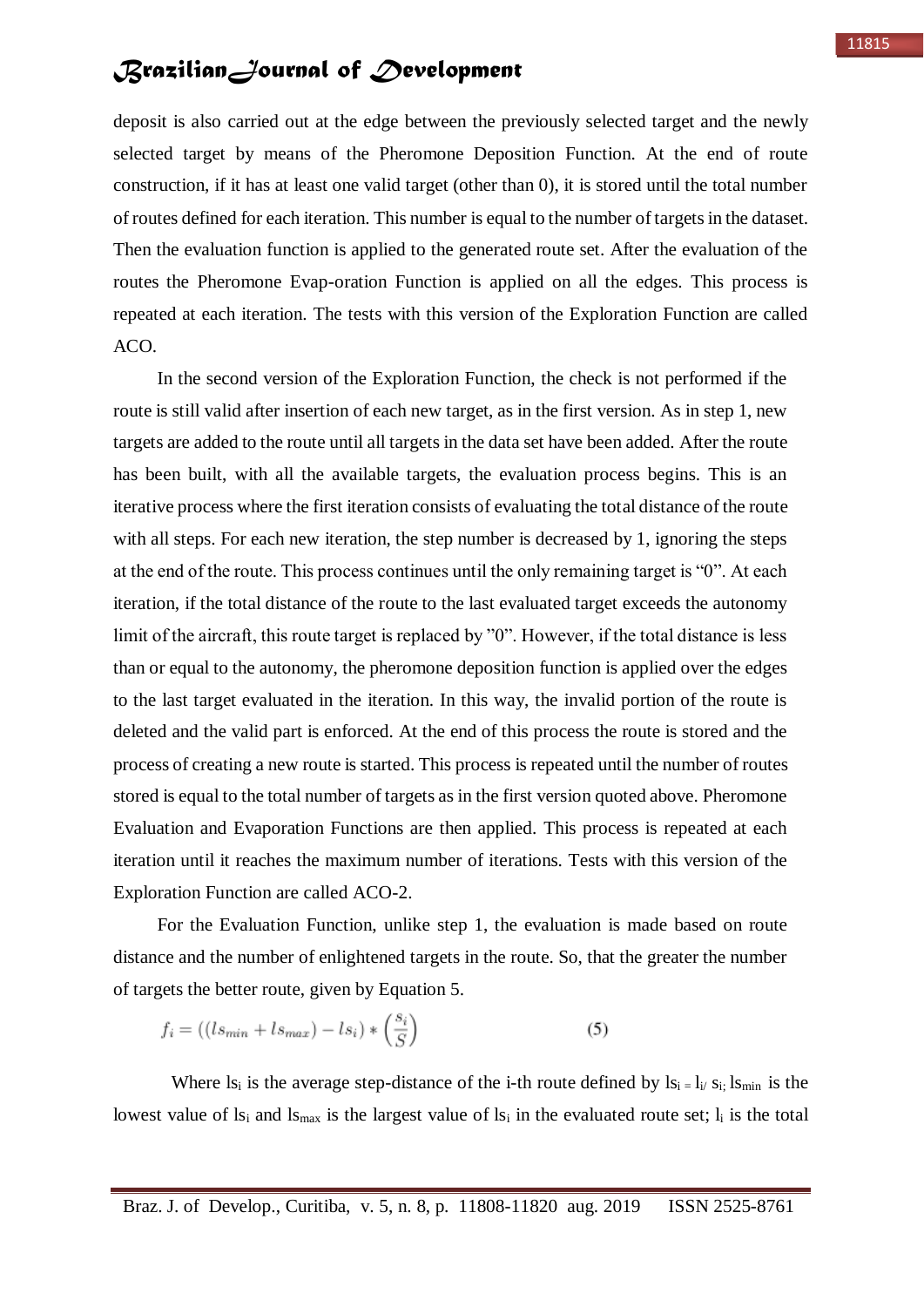distance of the i-th route;  $s_i$  is the number of targets of the i-th route; S is the total number of targets in the input data set.

#### **New functions for the Optimization Based on Genetic Algorithm:**

Due to the fact that the parents individuals in this step can have different amounts of targets, the Crossover Function need some adaptations. For Fitness Function, the fitness (defined by Equation 5) is given by the distance of the route represented by each individual and the number of enlightened targets, so that the shorter the route and the greater the number of targets, the better the fitness.

The Mutation function implemented is similar to the one used in step 1 with two alleles are selected to be swapped, but with the first one being selected from the alleles of the individual on which the function is being applied, and then a set of candidate alleles is created. This candidate set includes all targets of the input data set except for target 0 and target represented by the first allele selected for mutation. The second allele is selected from the set of candidates, if this allele is part of the sequence of the individual, the position of the two alleles are swapped. Otherwise, the first allele is replaced by the second allele. In this way it is ensured that no element in the sequence is repeated and also allows elements that were not part of the initial sequence to be included. This function also randomly decides if the mutation operation will occur or not, it may even occur multiple times.

The functions for Individuals Generation, Selection and Evolutions are presented at [Yokoyama 2016].

#### 4.1. RESULTS FOR DATASETS C1 AND C2

The analysis was done based on the percentile of error related to the best solution found for each dataset (C1 and C2). The error is calculated on the normalized value of the fitness, where the highest fitness was considered as 100 % and is given by  $e_i = 100 a_i$  where a<sup>i</sup> is the normalized fitness value of the evaluated solution.

In Table 2 are related the results for datasets C1 and C2. In this table we can observe that all methods using C1 obtained solutions with 0% error. The ACO-2 method obtained the lowest average error (0.06%). The errors obtained by ACO and ACO-2 was below 6%, while for the GA and GA-2 were above 45%. In addition, only the ACO and ACO-2 methods showed all results below the tolerance of 20% error.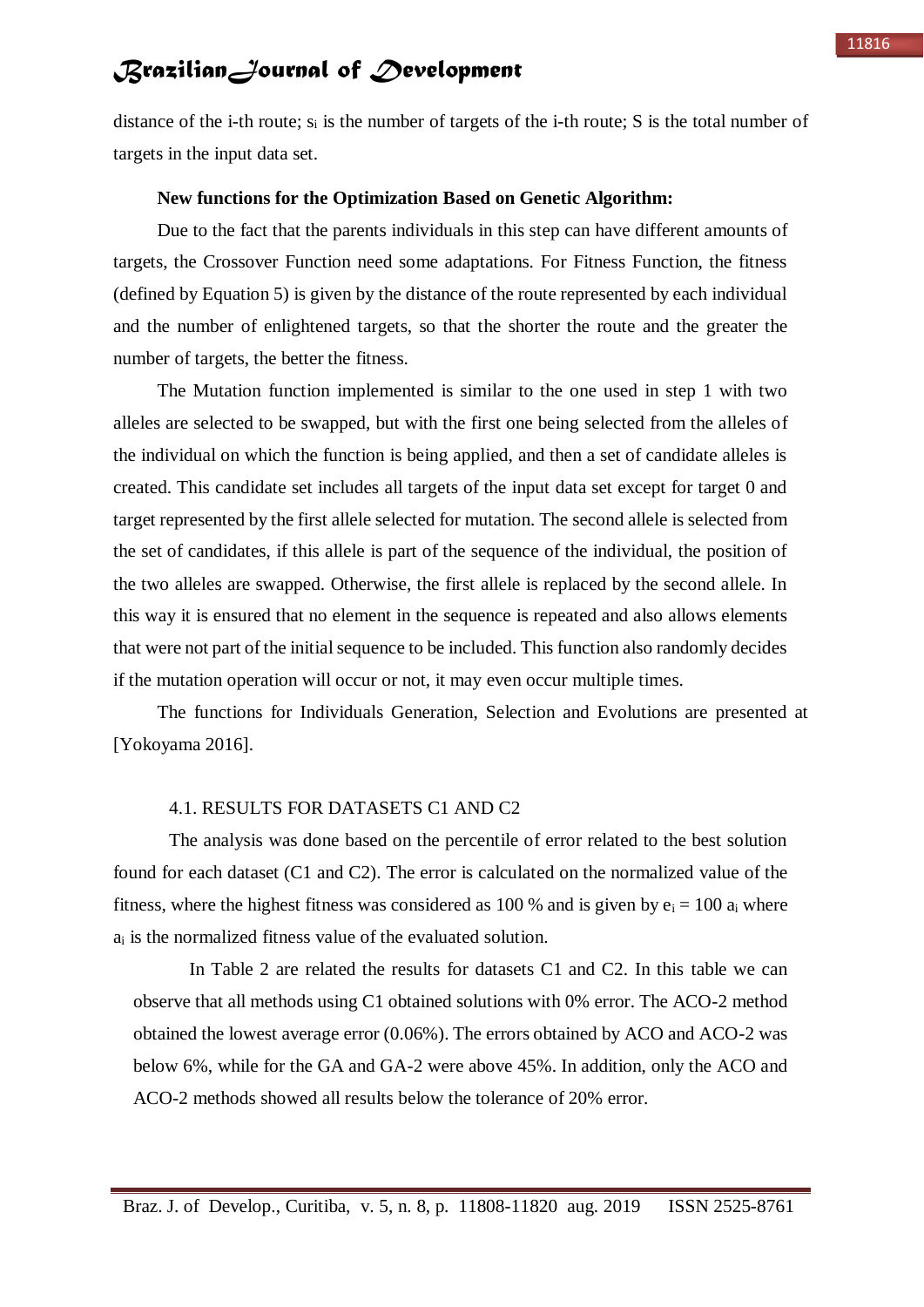|                 | C1               |                |                  |                  | C2                   |                  |              |                  |
|-----------------|------------------|----------------|------------------|------------------|----------------------|------------------|--------------|------------------|
|                 |                  | GA             | <b>AC</b>        | AC               |                      | <b>GA</b>        | AC           | AC               |
|                 | <b>GA</b>        | $-2$           | $\mathbf{O}$     | O <sub>2</sub>   | <b>GA</b>            | $-2$             | $\mathbf O$  | O2               |
| Lower<br>error  |                  |                |                  |                  |                      |                  |              |                  |
| (% )            | $\boldsymbol{0}$ | $\bf{0}$       | $\boldsymbol{0}$ | $\boldsymbol{0}$ | $\bf{0}$             | $\boldsymbol{0}$ | $\bf{0}$     | $\boldsymbol{0}$ |
|                 | 12.1             |                |                  |                  | 16.8                 | $\overline{3.1}$ | 0.02         |                  |
| Average (%)     | 9                | 4.87           | 0.24             | 0.06             | 3                    | 5                | 6            | 0.032            |
| Higher<br>error | 50.8             | 46.9           |                  |                  | 52.1                 | 38.              |              |                  |
| (% )            | $\overline{2}$   | $\overline{7}$ | 5.11             | 5.47             | 5                    | 39               | 6.45         | 5.98             |
| Errors<br>above |                  |                |                  |                  |                      |                  |              |                  |
| 20%             | 24.5             | 0.3            | $\boldsymbol{0}$ | $\boldsymbol{0}$ | 35.5                 | 0.7              | $\bf{0}$     | $\boldsymbol{0}$ |
| Average         | 5sec             | 5se.           | $\mathbf{1}$     | $\mathbf{1}$     | 5sec                 | 5se              | $\mathbf{1}$ | $\mathbf{1}$     |
| runtime         | $\bullet$        | $\ddot{\cdot}$ | sec.             | sec.             | $\ddot{\phantom{0}}$ | c.               | sec.         | sec.             |

Table 2. Results for datasets C1 and C2 - Step 2



Figure 2. The combined histograms of the results for datasets C1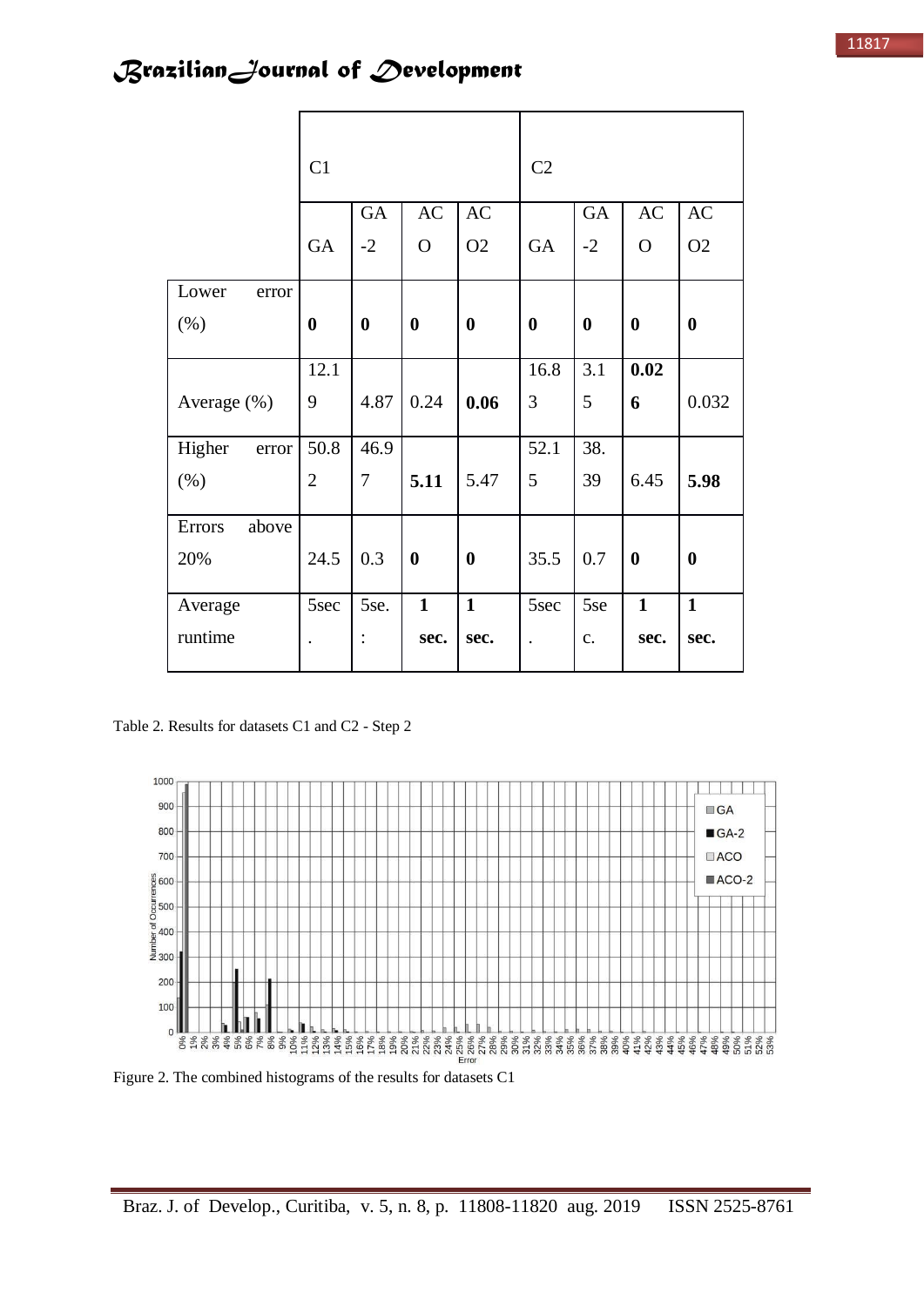In the graph of Figure 2 are presented the results for dataset C1. It can be seen that ACO-2 had the concentration point in the range of 0% of error (98.9% of the results), presenting the best overall quality of the results. It is followed by ACO, with 95.6% and GA-2 with 32.3% and GA with 13.8% of the results in the range of 0% of error.

The results for dataset C2 are similar to C1. ACO and ACO-2 have a superiority of the overall quality of the solutions, with respectively, 98.4% and 98.2% of the results in the range 0% error and for both, the error did not exceed 6%. Although the GA-2 obtained a good amount of results in the 0% error range (66% of the results), the results were spread over a larger range of errors, reaching 23% of error. Thus, presenting a general quality lower than ACO and ACO-2, but still being considered good. The GA obtained a small amount of results in the 0% error range, with a considerable peak in the 15% error range, resulting in a very low overall quality.

For both, C1 and C2 (Table 2), the execution times was on average 1 second for ACO and ACO-2 and approximately 5 seconds for GA and GA-2. In general, these times were considered very good for the four methods, allowing for example, multiple execution of the methods during the mission briefing, or even to execute the application in-flight if a new route is required.

#### **5. CONCLUSION**

Analyzing the results obtained with the two meta-heuristics, we could conclude that the methods proposed and implemented are good approaches to solve the problem of air reconnaissance of targets. Although both heuristics presented satisfactory results, the use of the methods based on ant colony optimization are the most suitable for the problem addressed in this work. Not only the ACO presented the best overall results but also the best time to solution. However, it is important to note that, although this meta-heuristic has been used quite successfully for optimizing solutions to combinatorial problems, they tend to suffer with "traps" of local optimum depending on the size of the problems. In addition, the time of execution tends to increase due to the size of the problem. The experiments performed in this work were based on 20 targets, but preliminary tests support the analysis presented here for up to 60 targets.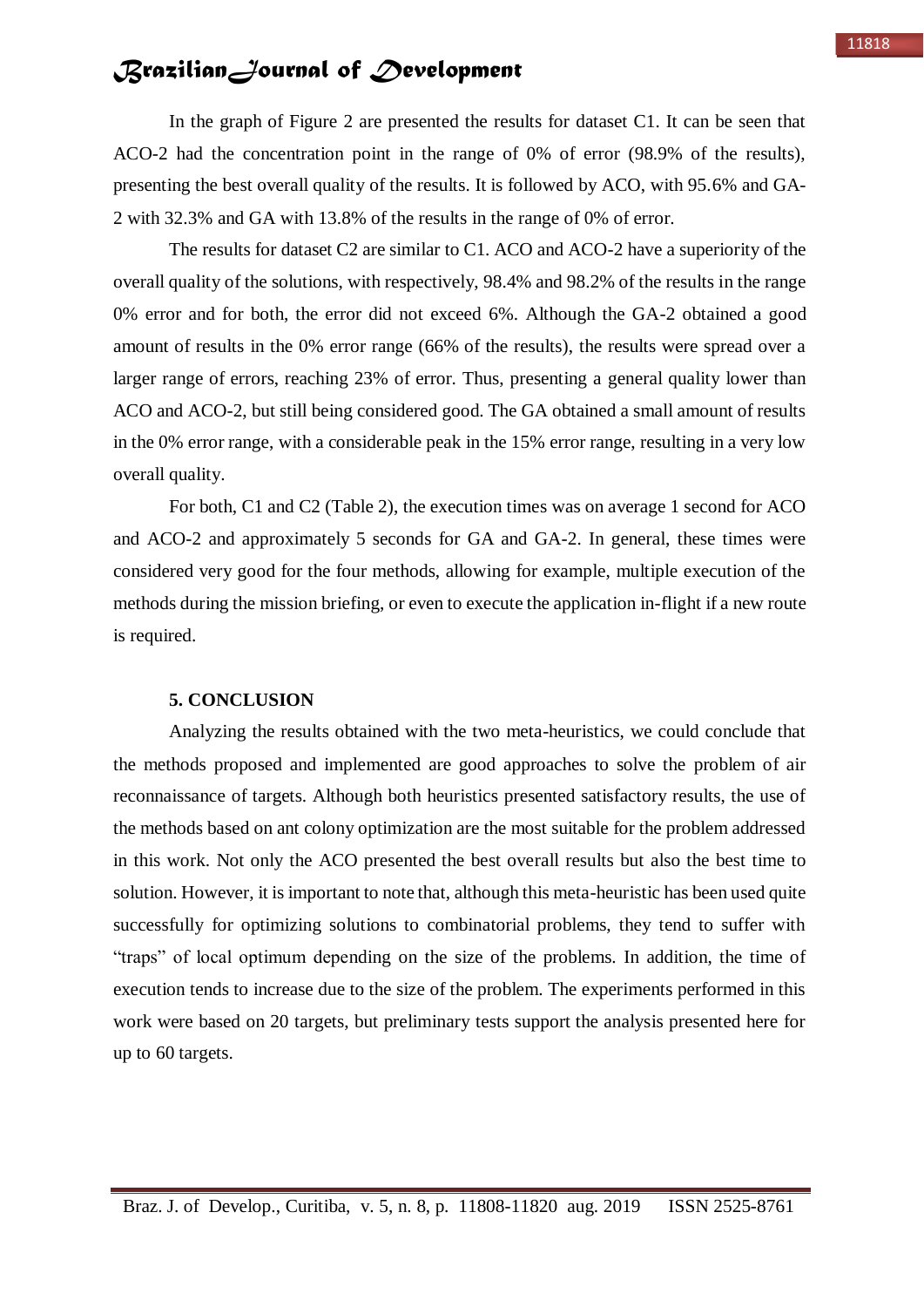As future works are considered to adapt the methods developed in this work to include three new restrictions (importance, obligatory identification and prioritization of targets) and the optimization of the algorithm through the use of distributed computing.